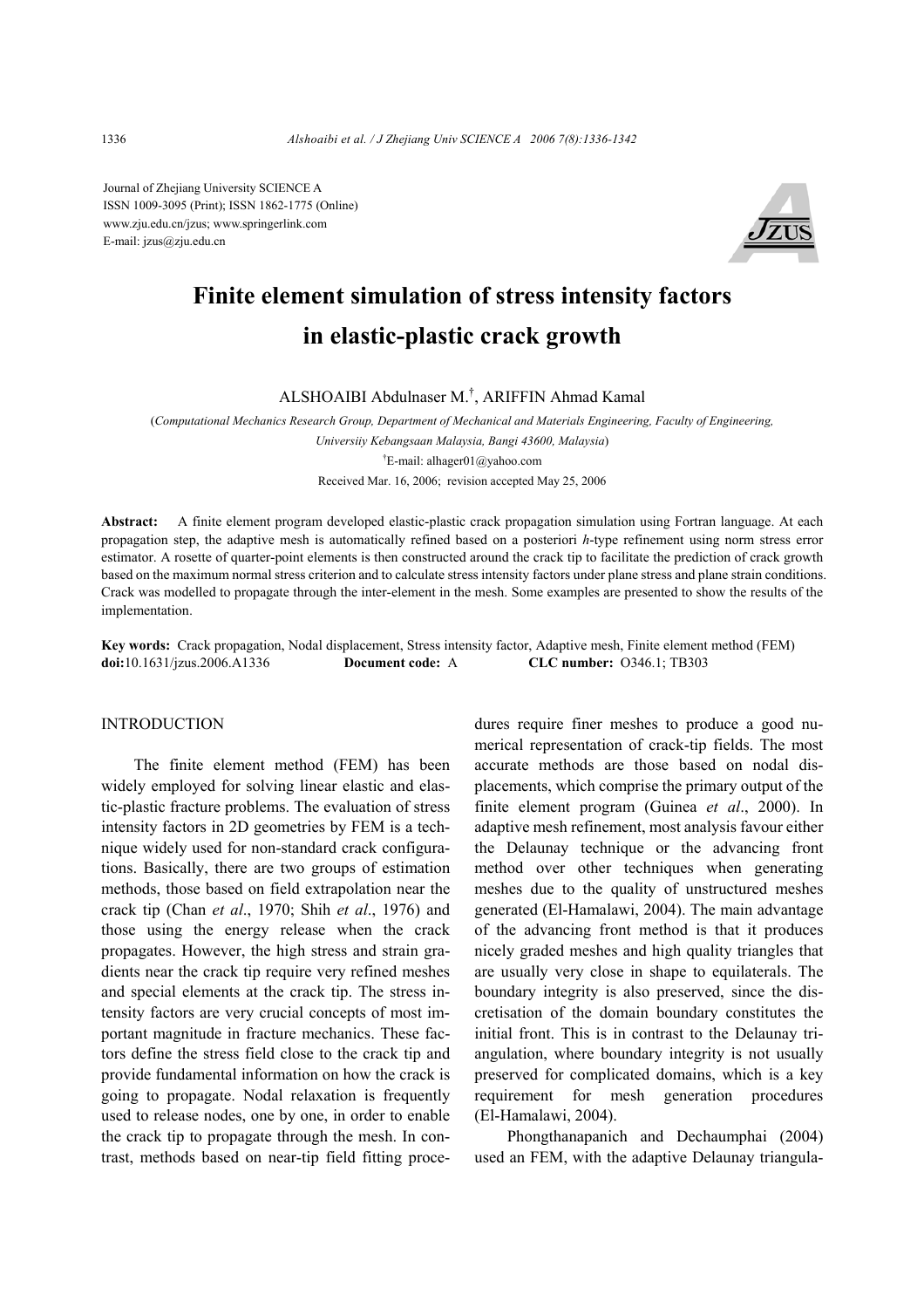tion as mesh generator to analyze 2D crack propagation problems. They described the Delaunay triangulation procedure consisting of mesh generation, node creation, mesh smoothing, and adaptive remeshing, all with object-oriented programming. They also used the displacement extrapolation method to determine the values of stress intensity factors. Rao and Rahman (2001) developed the coupled meshless-finite element method for analyzing linear-elastic cracked structures subject to Mode-I and mixed-mode conditions. Their method was applied to calculate Mode-I and Mode-II stress intensity factors in a number of 2D cracked structures.

Fan *et al*.(2004) presented an enriched partition of unity finite element method (PUFEM), which is known as one of the meshless methods to calculate the stress intensity factor in linear elastic fracture mechanics under plane stress and plane strain conditions. In their method they predicted the values of stress intensity factors for different types of crack and different types of loading.

In this paper triangular mesh generation using the advancing front method was used. The mesh is finally optimised by smoothing, and associated boundary conditions are found by interpolation from the initial geometry conditions, and finally producing the output files. The remeshing algorithms place a rosette of quarter point elements around the crack tip, and then rebuild the mesh around the crack tip. A computer code has been developed using Fortran programming language for finite element analysis calculation processes, which is based on displacement control for elastic-plastic crack propagation modelling. The program that was developed consisted of three processes involving non-linearity in geometry, material and boundary conditions. The stress intensity factors during crack propagation steps were calculated by using the displacement extrapolation method, which shown to be highly accurate, with the direction of crack propagation being predicted by using the maximum normal stress criterion.

### MESH REFINEMENT

The mesh refinement is guided by a characteristic size of each element, predicted according to a given error rate and the degree of the element interpolation function. The error estimation for elastic-plastic simulation is based on stress smoothing. It is a pointwise error in stress indicator (ESI) to evaluate the accuracy of the finite element solution. Some authors (Sandhu and Liebowitz, 1995; Gallimard *et al*., 1996) have controlled not only the discretization error but also the errors resulting from the incremental theory.

In general, the smaller mesh sizes in a finite element mesh, give more accurate finite element approximate solution. However, reduction in the mesh size leads to greater computational effort.

The error estimator used in this paper is based on stress error norm (Zienkiewicz and Zhu, 1989). The adaptivity remeshing technique is used when the element shape becomes highly distorted due to large displacement. After a few deformation increments, the whole domain is remeshed based on a stress error norm. The strategy used to refine the mesh during analysis process is adopted from (Ariffin, 1995) as follows:

(1) Determine the error norm for each element

$$
\|e\|^{\mathfrak{e}} = \int_{\Omega^{\mathfrak{e}}} (\sigma - \sigma^*)^{\mathrm{T}} (\sigma - \sigma^*) d\Omega, \qquad (1)
$$

where *e* is the error norm, the superscript e refers to element,  $\sigma$  is the stress field obtained from the finite element calculation and  $\sigma^*$  is the smoothed stress field.

(2) Determine the average error norm over the whole domain

$$
\|\hat{e}\|^{\mathbf{e}} = \frac{1}{m} \sum_{i=1}^{m} \int_{\Omega^i} \sigma^{\mathrm{T}} \sigma \mathrm{d}\Omega, \tag{2}
$$

where *m* is the total number of elements in the whole domain.

(3) Determine a variable,  $\varepsilon_e$ , for each element as

$$
\varepsilon_{\rm e} = \frac{1}{\eta} \frac{(\|\,e\,\|^{\rm e}\,)^{1/2}}{(\|\,\hat{e}\,\|^{\rm e}\,)^{1/2}},\tag{3}
$$

where  $\eta$  is a percentage that measures the permissible error for each element. If  $\varepsilon_e > 1$  the size of the element is reduced and vice versa.

(4) The new element size is determined as

$$
\hat{h}_{\rm e} = \frac{h_{\rm e}}{\left(\varepsilon_{\rm e}\right)^{1/p}},\tag{4}
$$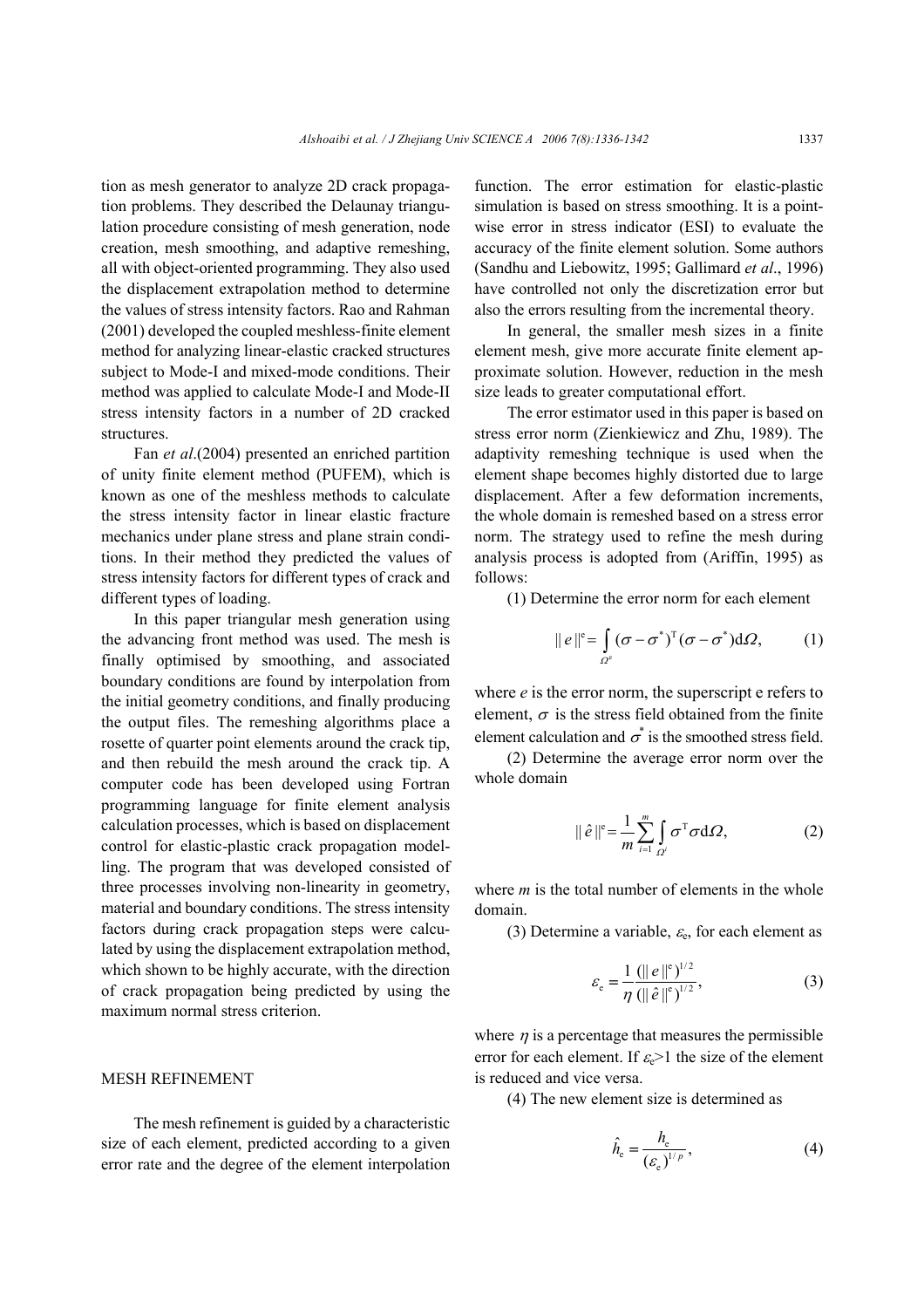where  $h_e$  is the old element size and  $p$  is the order of the interpolation shape function.

The singular quarter point element has shown to give accurate results, but needs to have a radial concentric mesh at the crack tip. In the mesh refinement a concentric mesh around the crack tip was coupled with singular elements to model the stress field singularity as shown in Fig.1a, and the adaptive mesh refinement around the crack tip enables keeping a good precision in the vicinity of the crack. When the crack propagates through a mesh, the accuracy at the crack tip is of prime importance. In the present study, a nodal relaxation is combined with a remeshing technique. This enables avoiding the problem of distortion at the crack tip and continuing with a new, undistorted and well suited mesh. As the crack tip moves along, the areas which need to be refined will change; a new mesh is created and refined only in the areas where it is needed in order to optimise calculation time (Fig.1b). It is therefore more attractive to selectively refine the mesh in areas where the error in the approximate solution is the largest.



**Fig.1 (a) Concentric mesh with singular element and (b) Evolutionary mesh refinement at the crack tip**

## STRESS INTENSITY FACTOR AND CRACK PROPAGATION

In linear elastic fracture mechanics the important parameters used are the stress intensity factors in various modes. Several methods have been proposed to determine the stress intensity factors, such as the displacement extrapolation near the crack tip (Chan *et al*., 1970), the *J*-integral (Parks, 1974) and the energy domain integral (Moran and Shih, 1987). In this paper, the displacement extrapolation method (Phongthanapanich and Dechaumphai, 2004) is used to calculate the stress intensity factors as follows:

$$
K_{1} = \frac{E}{3(1+\nu)(1+\kappa)} \sqrt{\frac{2\pi}{L}} \left[ 4(v_b - v_d) - \frac{(v_c - v_e)}{2} \right],
$$
 (5)

$$
K_{\rm II} = \frac{E}{3(1+\nu)(1+\kappa)} \sqrt{\frac{2\pi}{L}} \left[ 4(u_b - u_d) - \frac{(u_c - u_e)}{2} \right],\tag{6}
$$

where  $E$  is modulus of elasticity,  $v$  is Poisson's ratio,  $\kappa$  is elastic parameter defined by

$$
\kappa = \begin{cases}\n(3-4\nu), & \text{plane stress,} \\
(3-\nu)/(1+\nu), & \text{plane strain,} \n\end{cases}
$$

and *L* is element length. *u* and *v* are the displacement components in the *x* and *y* directions, respectively; the subscripts indicate their positions as shown in Fig.2.



**Fig.2 Quarter-point triangular elements around the crack tip** 

In order to simulate crack propagation under linear elastic condition, the crack path direction must be determined. There are several methods used to predict the direction of crack trajectory such as the maximum circumferential stress theory (Erdogan and Sih, 1963), the maximum energy release rate theory (Nuismer, 1975) and the minimum strain energy density theory (Sih, 1974). In the maximum circumferential stress theory, the direction of crack propagation  $\theta$  is computed from

$$
K_{\rm I} \sin \theta + K_{\rm II} (3 \cos \theta - 1) = 0, \tag{7}
$$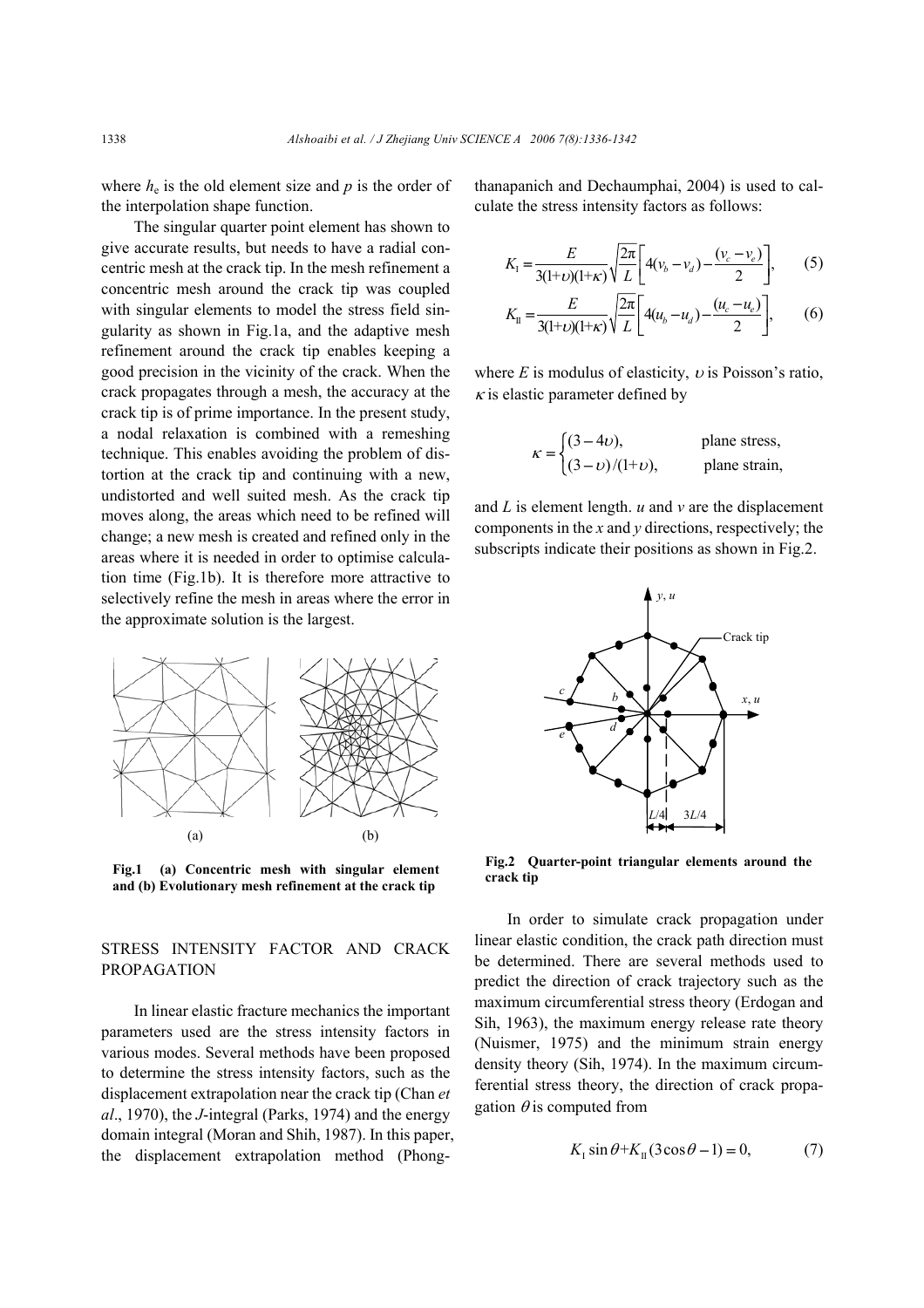which was used in this paper to predict the crack propagation direction. Although the three criteria specify different aspects, they all yield similar results and no experimentally distinguishable differences have been observed (Akisanya and Fleck, 1992; Geubelle and Knauss, 1994; Hutchinson and Suo, 1992).

Analysis of Eq.(7) for the two pure modes showed that for pure Mode I  $K_{II} = 0$ ,  $K_{I} \sin \theta = 0$  and  $\theta = 0^{\circ}$ , and for pure Mode II  $K_{\text{I}}=0$  and  $\theta = \pm 70.5^{\circ}$ . These values of  $\theta$ are the extreme values of the crack propagation angles. The intermediary values are found by solving Eq.(7) for  $\theta$  considering the mixed mode, resulting in

$$
\theta = 2\arctan\left(\frac{1}{4}\frac{K_{\rm I}}{K_{\rm II}} \pm \frac{1}{4}\sqrt{\left(\frac{K_{\rm I}}{K_{\rm II}}\right)^2 + 8}\right). \tag{8}
$$

#### NUMERICAL ANALYSIS AND VALIDATION

The method developed in this paper was applied to compute the stress intensity factors in elastic-plastic crack growth in plane stress and plane strain problems.

## **Single edge cracked plate under plane stress condition**

The geometry of the single edge cracked plate under plane stress condition and its final adaptive mesh in the first step before crack propagation are shown in Fig.3. The plate has an initial crack length *a*=0.4 units, plate length *L*=2 units, plate width *W*=1 unit and the thickness  $t=1$  unit. The far-field tensile stress  $\sigma$ =1 unit.



**Fig.3 Problem statement (a) and the final mesh (b) of the initial crack before crack propagates** 

The stress intensity factor of 2.357 was calculated from (Tada *et al*., 2000) as

$$
K_{I} = \sqrt{\pi} F \sigma a, \qquad (9)
$$

where  $F=1.12-0.231 \alpha+10.55 \alpha^2-21.72 \alpha^3+30.39 \alpha^4$ and  $\alpha = a/W$ .

Phongthanapanich and Dechaumphai (2004) evaluated the value of  $K<sub>I</sub>=2.358$  by using FEM with adaptive Delaunay triangulation as mesh generator. Also by using an efficient meshless method, Rao and Rahman (2001) calculated the values of stress intensity factors for the same geometry and boundary condition as shown in Table 1, and compared there results with the reference value of stress intensity factor (Tada *et al*., 2000).

|  |  |  | Table 1 Values of $K_I$ (Rao and Rahman, 2001) |  |
|--|--|--|------------------------------------------------|--|
|--|--|--|------------------------------------------------|--|

| $L_{\rm EFGM}/L$ | $K_I$  |
|------------------|--------|
| 0.8              | 2.3441 |
| 0.7              | 2.3359 |
| 0.6              | 2.3423 |
| 0.5              | 2.3569 |
| 0.4              | 2.3724 |
| 0.3              | 2.3867 |
| 0.2              | 2.3701 |
| 0.1              | 2.1644 |

By using the developed Fortran code the predicted values of stress intensity factor using the displacement extrapolation method are presented in Table 2 and yield good agreement with the reference value of *K*I (Tada *et al*., 2000).

The calculated values of stress intensity factors during crack propagation steps using the developed program were compared with values which were calculated by FRANC2D/L (http://www.cfg.cornell. edu) program with the same boundary condition, loading, crack growth criteria, and crack direction criteria. The results of this comparison are shown in Fig.4, and the agreement is clearly good.

Fig.5 shows the final configuration corresponding to the last evaluated crack length for the results obtained from the Fortran developed code in the present study, and that obtained from FRANC2D/L program. The behaviors of crack propagation are almost the same as shown in this figure.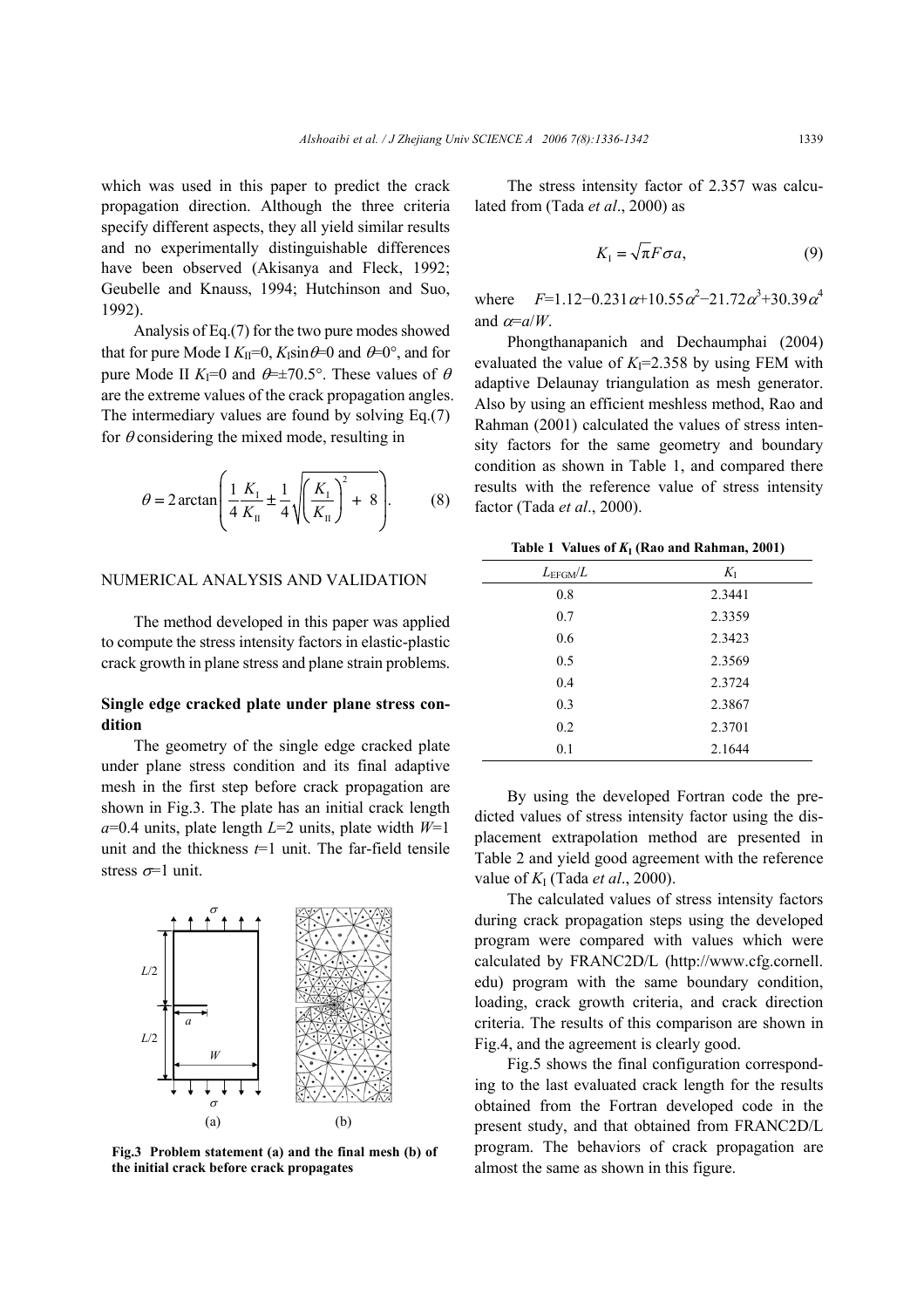**Table 2 Values of stress intensity factors during crack propagation steps** 

| <b>Step</b> | Crack length | $K_{I}$  |
|-------------|--------------|----------|
| 1           | 0.50203      | 2.344634 |
| 2           | 0.90338      | 2.350420 |
| 3           | 1.30463      | 2.366343 |
| 4           | 1.70584      | 2.367035 |
| 5           | 2.10700      | 2.357465 |
| 6           | 2.50811      | 2.345653 |
| 7           | 2.90905      | 2.328344 |
| 8           | 3.31002      | 2.312559 |
| 9           | 3.71091      | 2.300761 |
| 10          | 4.11170      | 2.280170 |
| 11          | 4.51240      | 2.267931 |
| 12          | 4.91295      | 2.268662 |
| 13          | 5.31326      | 2.276166 |
| 14          | 5.71323      | 2.339646 |



**Fig.4 Comparison of calculated stress intensity factors with FRANC2D/L program** 



**Fig.5 Final configuration corresponding to the last evaluated crack length. (a) FRANC2D/L; (b) Present study** 

# **Symmetrically cracked rectangular panel subjected to uni-axial tension**

A rectangular panel having a half-through crack are subjected to a uni-axial tension. It is considered as a plane strain problem (Fan *et al*., 2004). The geometry of this panel is the same as that of the single edge cracked plate shown in Fig.3, difference exists only in the geometry dimensions. The width of the panel is *W*=2 units, the length is *L*=4 units, and the initial crack length  $a=1$  unit. The modulus of elasticity *E* is 1, and Poisson's ratio is 0.3 (Tada *et al*., 2000). Uni-axial tension  $\sigma$ =1 is applied along the shorter edges. It leads to the symmetric Mode-I deformation.

Duarte (1996) previously solved the same problem when they calculated the stress intensity factors. His results  $(K<sub>I</sub>=5.10)$  was used as benchmarks for (Fan *et al.*, 2004). The results of  $K_I$  obtained by Fan *et al*.(2004) are shown in Table 3.

Table 3  $K_I$  obtained by Fan *et al***.**(2004)

| Order of enrichment $(P)$         | Kτ    |
|-----------------------------------|-------|
| 2                                 | 2.595 |
| 3                                 | 4.528 |
|                                   | 5.045 |
| 5                                 | 4.996 |
| Benchmark solution (Duarte, 1996) | 5.100 |

By using the developed Fortran code the predicted values of stress intensity factor using the displacement extrapolation method are presented in Table 4 and yield good agreement with the reference values in (Duarte, 1996).

**Table 4 Values of stress intensity factors during crack propagation steps for plane strain condition** 

| -              |              |          |  |
|----------------|--------------|----------|--|
| Step           | Crack length | $K_{I}$  |  |
| 1              | 0.50329      | 5.170447 |  |
| $\overline{2}$ | 1.00555      | 5.204885 |  |
| 3              | 1.50777      | 5.208066 |  |
| 4              | 2.00991      | 5.188438 |  |
| 5              | 2.51195      | 5.151423 |  |
| 6              | 3.01368      | 5.111819 |  |
| 7              | 3.51496      | 5.067196 |  |
| 8              | 4.01605      | 5.018521 |  |
| 9              | 4.51673      | 4.989732 |  |
| 10             | 5.01698      | 4.988881 |  |
| 11             | 5.51656      | 5.090815 |  |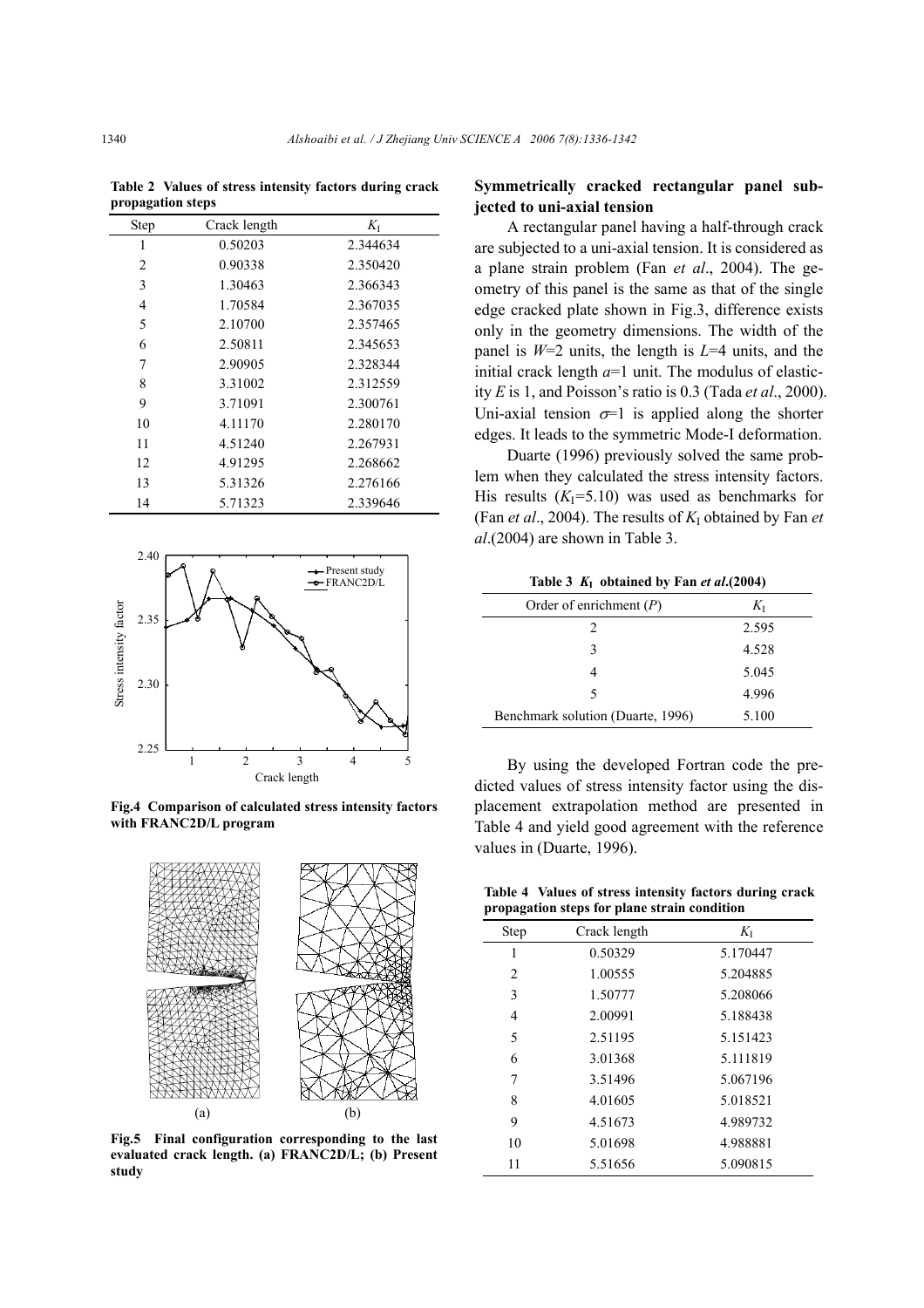The calculated values of stress intensity factors during crack propagation steps using the developed program were compared with that of the values which were calculated by FRANC2D/L program with the same boundary condition, loading, crack growth criteria, and crack direction criteria. The results of this comparison are shown in Fig.6, and there is also good agreement.



**Fig.6 Comparison of calculated stress intensity factors with FRANC2D/L program** 

Fig.7 shows the final configuration corresponding to the last evaluated crack length for the results obtained from the Fortran developed code in the present study, and that obtained from FRANC2D/L program. The behaviors of crack propagation in plane strain are almost the same as shown in this figure.



**Fig.7 Final configuration corresponding to the last evaluated crack length. (a) FRANC2D/L; (b) Present study** 

# **CONCLUSION**

The adaptive finite element program using the advancing front method has been developed to simulate elastic-plastic crack propagation using Fortran language. The isoparametric six-node triangular elements, with mid-side nodes displaced from their nominal position to quarter points at the crack tip, were employed to form a circular zone surrounding the tip in order to better capture the stress field. The stress intensity factors (SIFs) were predicted by using the displacement extrapolation method for plane stress and plane strain in pure Mode I (plane tensile). The predicted values of SIFs were compared with the standard reference (Tada *et al*., 2000), some relevant publications (Phongthanapanich and Dechaumphai, 2004; Rao and Rahman, 2001; Fan *et al*., 2004; Duarte, 1996), and also with a crack propagation software (http://www.cfg.cornell.edu), yielding good agreement. The predicted SIFs demonstrated the capability of the developed program for solving crack propagation problems under plane stress and plane strain conditions.

#### **References**

- Akisanya, A.R., Fleck, N.A., 1992. Brittle fracture of adhesive joints. *International Journal of Fracture*, **58**(2):93-114. [doi:10.1007/BF00019971]
- Ariffin, A.K., 1995. Powder Compaction, Finite Element Modelling and Experimental Validation. Ph.D Thesis, University of Wales Swansea.
- Chan, S.K., Tuba, I.S., Wilson, W.K., 1970. On the finite element method in linear fracture mechanics. *Engineering Fracture Mechanics*, **2**(1):1-17. [doi:10.1016/0013-7944 (70)90026-3]
- Duarte, C.A., 1996. The Hp Clouds Method. Ph.D Thesis, University of Texas, Austin.
- El-Hamalawi, A., 2004. A 2D combined advancing front Delaunay mesh generation scheme. *Finite Element in Analysis and Design*, **40**:967-989. [doi:10.1016/j.finel. 2003.04.001]
- Erdogan, F., Sih, G.C., 1963. On the crack extension in plates under plane loading and transverse shear. *Journal of Basic Engineering*, **85**:519-527.
- Fan, S.C., Liu, X., Lee, C.K., 2004. Enriched partition-of-unity finite element method for stress intensity factors at crack tips. *Computers and Structures*, **82**:445-461. [doi:10. 1016/j.compstruc.2003.10.019]
- Gallimard, L., Ladevèze, P., Pelle, J.P., 1996. Error estimation and adaptivity in elastoplasticity. *International Journal of Numerical Methods in Engineering*, **39**(2):189-217. [doi:10.1002/(SICI)1097-0207(19960130)39:2<189::AID-N ME849>3.0.CO;2-7]